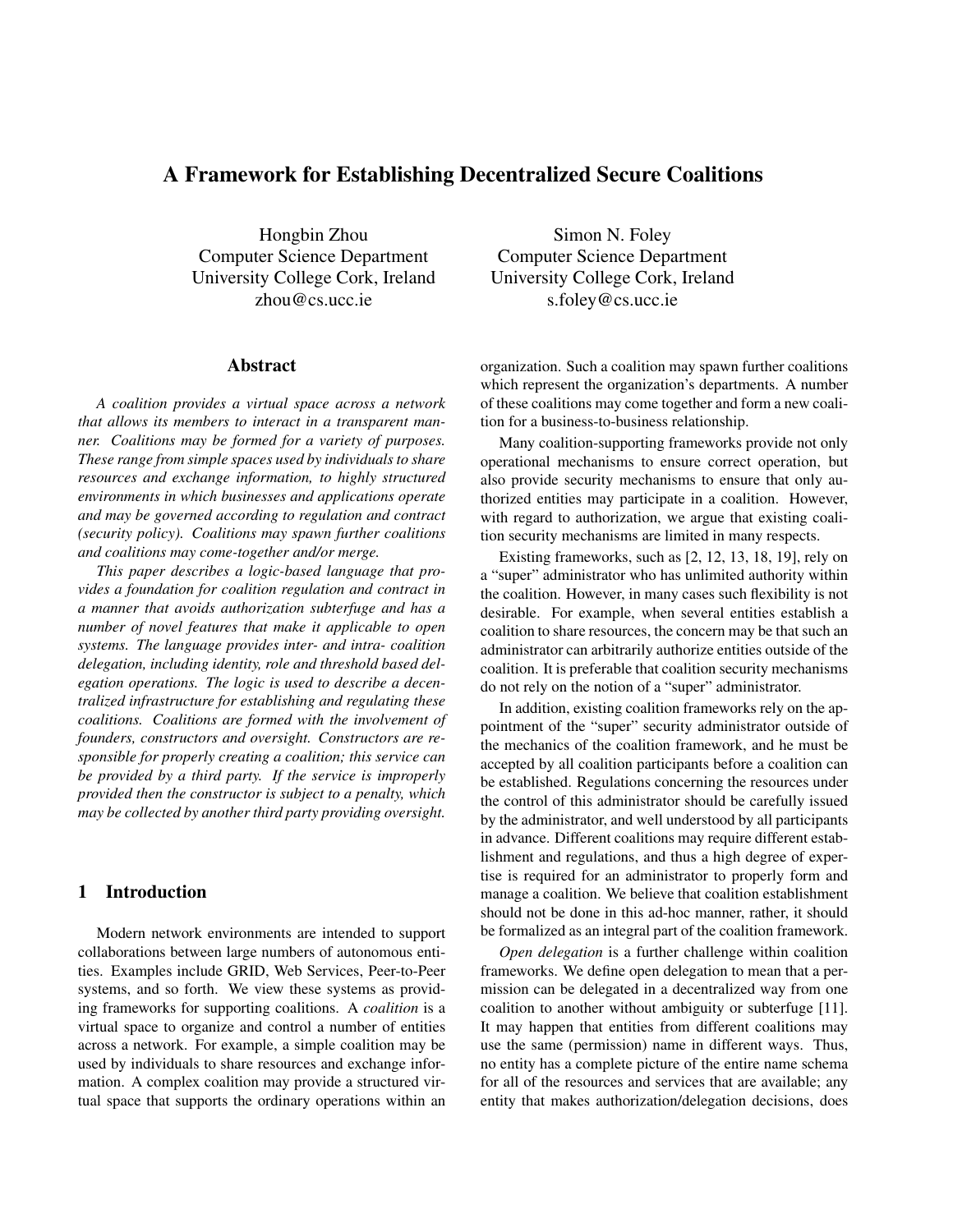so based on its incomplete view of the world. This can result in *authorization subterfuge* [11], whereby, a principal receiving a permission in one domain, can misuse the permission in another domain via some unexpected circuitous but apparently authorised route.

We argue that existing Trust Management/authorization systems, in practice, provide for *closed delegation*, whereby, a permission may be safely delegated only between coalitions that are effectively coordinated by the same security administrator [20]. For example, Keynote [3] relies on the Internet Assigned Number Authority (IANA) [15], RT [16] relies on Application Domain Specification Documents (ADSDs), and X509 [14] relies on the X500 name service, to ensure that different parties use the right name for resources, conditions, other participants, and so forth. However, global name providers are not coalition security administrators; they only provide each name with a unique meaning. Entities from different coalitions may still use arbitrary names to represent their own resources. For example, the cross-domain delegation that is used by the the payment systems [4, 5, 9] based on Keynote, are vulnerable to authorisation subterfuge if care is not taken to properly identify the 'permissions' indicating the payment authorisations when multiple banks and/or provisioning agents are possible. To our knowledge, there is no existing authorization language that supports true open delegation. We believe that without the proper underlying support for open delegation, cross-coalition delegation is unreliable.

This paper describes a logic-based language (Distributed Authorization Language, DAL) that supports coalition regulation and contract in large scale distributed systems without requiring pre-agreed global naming services or "super" administrators. In designing DAL, our motivation has been to provide a safe language that is specialized for open delegation in coalitions. The language is subterfuge-safe in the sense that properly encoded credentials are not vulnerable to subterfuge. While other languages such as [17, 7, 6, 16] offer comparable levels of expressiveness to DAL, credentials written in these languages require formal analysis [20] and/or pre-agreed global naming services to ensure subterfuge-safe delegation. Like type-safe languages, DAL is intended to provide flexibility while preventing classes of unsafe formulae from being encoded. Using DAL, a framework for establishing secure coalitions is proposed whereby coalitions can be dynamically formed in a fully distributed manner without relying on a "super" security administrator or any particular threshold cryptography algorithms.

The remainder of this paper is organized as follows. Section 2 describes DAL and this is used in Section 3 to explore delegation in open systems. A decentralized framework to support coalitions that are specified using DAL is described and discussed in Section 4. Appendix B provides examples that demonstrate the use of DAL in coalition establishment.

#### 2 DAL: Distributed Authorisation Language

This section describes a simple yet expressive logicbased distributed authorisation language. Authorisation decisions are based on its logic axioms and on statements made by principals. While DAL focuses on providing open delegation, due to space limitations in this paper, we do not explore in depth the expressiveness of DAL versus other authorization languages. Subterfuge aside, DAL is generally comparable in terms of expressiveness to existing authorization languages, such as RT [16] and SPKI [7].

#### 2.1 Notation

In the 'real' world, various entities, such as computers, people, organisations, and so forth, should be identified as globally unique. *Identifiers* represent these global unique entities and are denoted by a triple  $(K, N, T)$ , where K specifies the entity's signature key; text string  $N$  is the entity's user-friendly self-description; and  $T$  is a type flag (value  $\mathcal I$  or  $\mathcal C$ ). We assume that no two identifiers share the same public key and thus are globally unique and verifiable by others. For the sake of simplicity, the shorthand  $ID<sup>T</sup>$ is used to replace the triple  $(K, N, T)$ , where ID is the global unique identifier replacing  $K$  and  $N$ . DAL defines two types of identifiers: individual (denoted as  $\mathcal{I}$ ) and coalition (denoted as C). An *individual* is a single entity who may make decisions by itself and use its own signature key to sign credentials. Examples include computers, people, and so forth. A *coalition* is a virtual space which may not make any decisions by itself: all of its decisions are made by its participants. Examples include departments, organisations, and so forth. If no ambiguity can arise, we refer to a globally unique entity as an identifier.

*Roles* are principals and are useful for managing the delegation of different permissions to groups of principals. A role is denoted as  $ID<sup>T</sup>$ .n, where  $ID<sup>T</sup>$  is an identifier, and n is an auxiliary local name defined by the identifier  $ID<sup>T</sup>$ . For example,  $UnivA^\mathcal{C}.$ student represents the role student of coalition  $UnivA^{\mathcal{C}}$ . An identifier controls, and may discretionarily define, all of its own roles, but may only define roles of other identifiers when explicitly authorised.

Threshold principals are used in DAL to provide threshold-based delegation. For example, professor  $A<sup>\mathcal{I}</sup>$  has three teaching assistants  $B<sup>\mathcal{I}</sup>$ ,  $C<sup>\mathcal{I}</sup>$ ,  $D<sup>\mathcal{I}</sup>$  for the course CS101. To give any student an experimental score in CS101, two of the three teaching assistants are required to agree with the score. Like the SPKI/SDSI 'k-of-n' threshold [7], we use a *static threshold structure* to express this kind of compound principal, denoted as threshold $(k, [p_1, p_2, \ldots, p_n]),$ which means that at least k principals from the list of n principals are required. The threshold of the above example is represented as threshold $(2, [B^{\mathcal{I}}, C^{\mathcal{I}}, D^{\mathcal{I}}])$ . As a further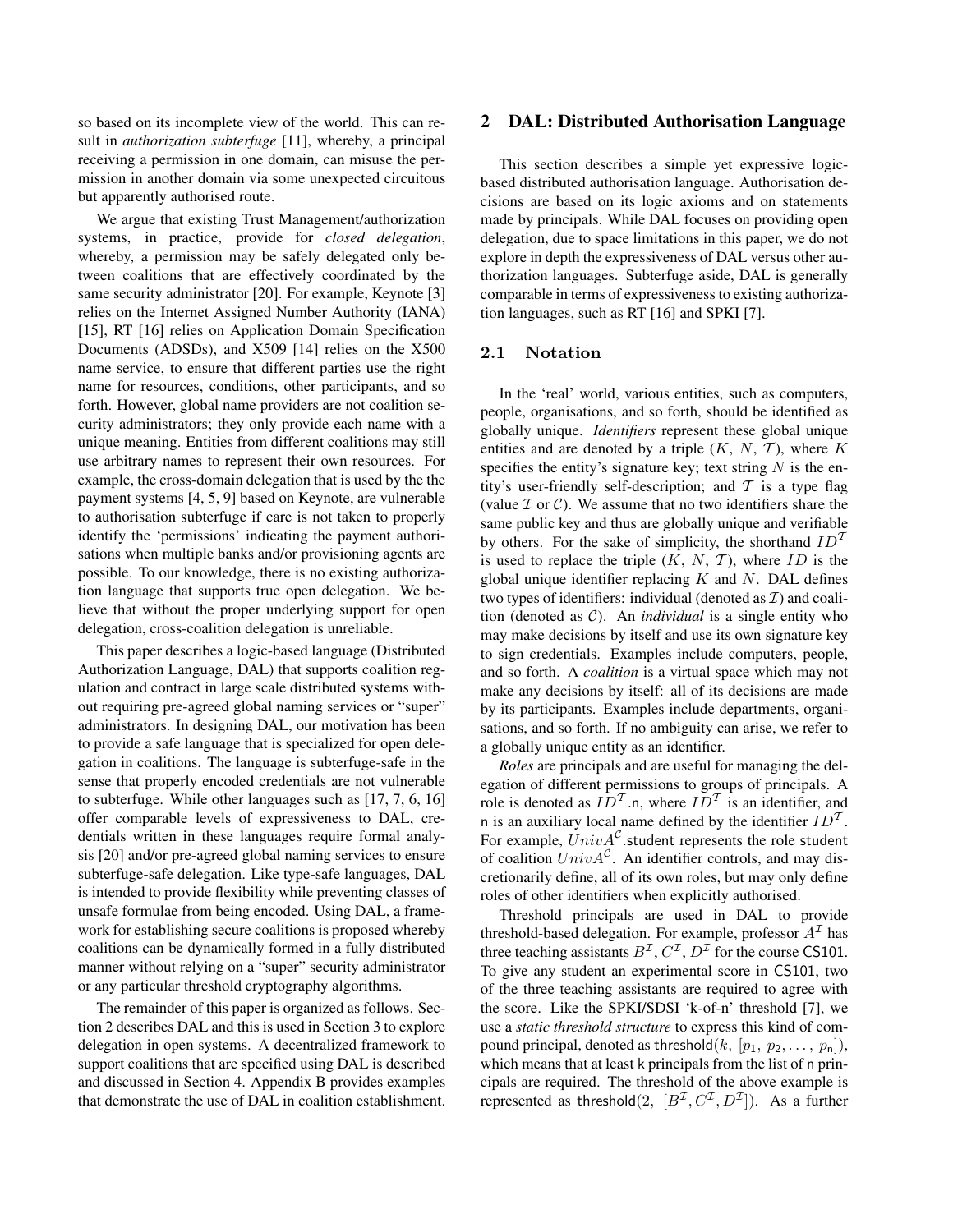example, in order to combat fraud, a company (coalition)  $Com A<sup>C</sup>$  has a policy that two managers are required to sign purchase orders for goods with a value over \$5,000. We may not a-priori know the number of managers in the company (this number may change with time), and thus, a *dynamic threshold structure*<sup>1</sup> is required to express such compound principals. This is denoted as threshold $(k, r)$ which means that at least k principals in the role  $r$  are required. The threshold of the above example is represented as threshold $(2, \text{ ComA}^{\mathcal{C}}.$ manager).

Let  $G$  and  $R$  represent the set of all identifiers and roles respectively. The symbols  $g, g_0, g_1, \ldots$ , range over  $G$ , and the symbols  $r, r_0, r_1, \ldots$ , range over R. The set of *principals* P is the set of all identifiers, roles, and their combinations using the logic operators  $\wedge$  (and) and  $\neg$  (negation). The symbols  $p, p_0, p_1, \ldots$ , range over P.

We assume that statements may contain temporal information to indicate their validity periods. For the sake of simplicity, we do not consider the time related issues in this paper. Therefore, all statements are understood with respect to an arbitrary but fixed current time.

We write  $g \nightharpoonup s$  to indicate a 'directly-says' statement; this means that a statement  $s$  is directly signed by the signing key of identifier g. The 'says' statement, denoted  $p \sim s$ , is used to reflect deductive results from a chain of credentials. This means that statement s is directly signed by principal  $p$ , or that principal  $p$  indirectly makes statement  $s$  via a chain of relating statements. We write  $(p_1 \wedge p_2) \sim s$  as a shorthand of  $p_1 \sim s$  and  $p_2 \sim s$  in the remainder paper, and similarly for 'directly-says' statements.

We use *functions* to idealise atomic statements in the language, such as facts, regulations, and permissions. A function name may have different meanings for different principals, and, therefore, function names are meaningful only when bound to a specific identifier. A function  $n(a_1, \ldots, a_n) \tQg$ , has name n, arguments  $a_1, \ldots, a_n$ , and  $g$  is the identifier that defines this function and controls the operation described by the function. A function argument may be a constant or a variable. To distinguish a variable, its name is decorated by a "?". For example, function invocation  $Read(\text{fileB}, ?X) @ A^{\mathcal{I}}$  specifies that any (authorised) principal may read fileB. Evaluating statement  $Read(\text{fileB}, \mathsf{C}^{\mathcal{I}}) @A^{\mathcal{I}}$  to true means that individual  $C^{\mathcal{I}}$  may read fileB by  $A<sup>\mathcal{I}</sup>$ 's local function Read. This statement is true only when the permission provider  $A<sup>\mathcal{I}</sup>$  makes the statement as  $A^{\mathcal{I}} \models Read(\text{fileB}, \mathsf{C}^{\mathcal{I}}) @A^{\mathcal{I}}, \text{and } C^{\mathcal{I}}$  makes the request  $C^{\mathcal{I}} \leftarrow Read$ (fileB,  $C^{\mathcal{I}}$ ) $@A^{\mathcal{I}}$ .

A small number of widely used *global functions* are defined by the provider identified as  $DAL<sup>T</sup>$ . These are similar in intent to the standard classes for programming languages, such as Java. When no ambiguity can rise, the iden-

tifier  $DAL<sup>T</sup>$  is omitted from 'global' functions, and a global function may be denoted as  $n(a_1, \ldots, a_n)$ .

Global function  $actAs(p_0, [p_1, \ldots, p_j])$  relates principals (identifiers and roles): each principal  $p_i$ ,  $(i \in [1, \ldots, j])$ acts as principal  $p_0$  (a role or an identifier). If  $j = 1$ , the bracket is omitted in the expression. The function expression  $actAs(p_0, [p_1, \ldots, p_i])$  is a shorthand for the conjunction  $actAs(p_0, p_1) \wedge ... \wedge actAs(p_0, p_j)$ . For example, statement  $actAs(UG^{\mathcal{C}}.$ member,  $[UA^{\mathcal{C}}, \, UB^{\mathcal{C}}, \, UC^{\mathcal{C}}])$ means that each of coalitions  $UA^{\mathcal{C}}$ ,  $UB^{\mathcal{C}}$ , and  $UC^{\mathcal{C}}$  is a member of the coalition  $UG^{\mathcal{C}}$ . The reader should note that identifier  $\mathit{DAL}^\mathcal{I}$  provides only schema explanations for global functions: actual role relationships are constructed by participants' statements in the logic and can, therefore, be fully decentralized.

#### 2.2 DAL Syntax

DAL statements represent facts that are held by principals (identifiers, roles, and threshold principals). DAL statements are made using basic logic operators, functions and the says and directly says operators. Statements involving principal conjunction, such as  $(p_1 \wedge p_2) \sim s$ , are treated as a shorthand for  $p_1 \sim s$  and  $p_2 \sim s$ . Threshold principals also represent a shorthand and their encoding in terms of the basic logic operators is described in Appendix A.

Following [1], given principal  $p$ , identifier  $q$ , statements  $s, s<sub>1</sub>$  and  $s<sub>2</sub>$ , then DAL statements are defined inductively as follows.

- a function is a statement;
- $\neg s_1$  and  $s_1 \wedge s_2$  are statements; we write the implication  $s_1 \supset s_2$  as an abbreviation for  $\neg(s_1 \land \neg s_2)$ ; we also write  $s_2 \leftarrow s_1$  as an equivalence for  $s_1 \supset s_2$ , and  $s_1 ∨ s_2$  as an equivalence for  $\neg(\neg s_1 ∧ \neg s_2);$
- $q \not\mid \sim s$  and  $p \not\sim s$  are statements.

Operators  $\| \sim$  (directly says) and  $\| \sim$  (says) have the same precedence in a statement and have higher precedence than  $\wedge$ . Operator  $\sim$  is right-associative. Since both identifiers and roles are principals in DAL, the statement  $C^{\mathcal{C}}.$ manager  $\mid\!\sim s$  is valid. However,  $C^{\mathcal{C}}.$ manager  $\mid\!\sim s$  is not a valid statement as 'directly-says' statements reflect credentials directly signed by a key.

#### 2.3 DAL Examples

This section demonstrates how DAL is used to express common security policies.

• Decentralized authority. Authorization is delegated by the issuing of certificates. For example, Alice signs a certificate stating that Bob is a student at University A:

$$
Alice^{\mathcal{I}} \models actAs(UnivA^{\mathcal{C}}.\textsf{student},\, Bob^{\mathcal{I}})
$$

<sup>&</sup>lt;sup>1</sup>This contrasts with SDSI which requires the members of a role in a threshold scheme to be a-priori defined.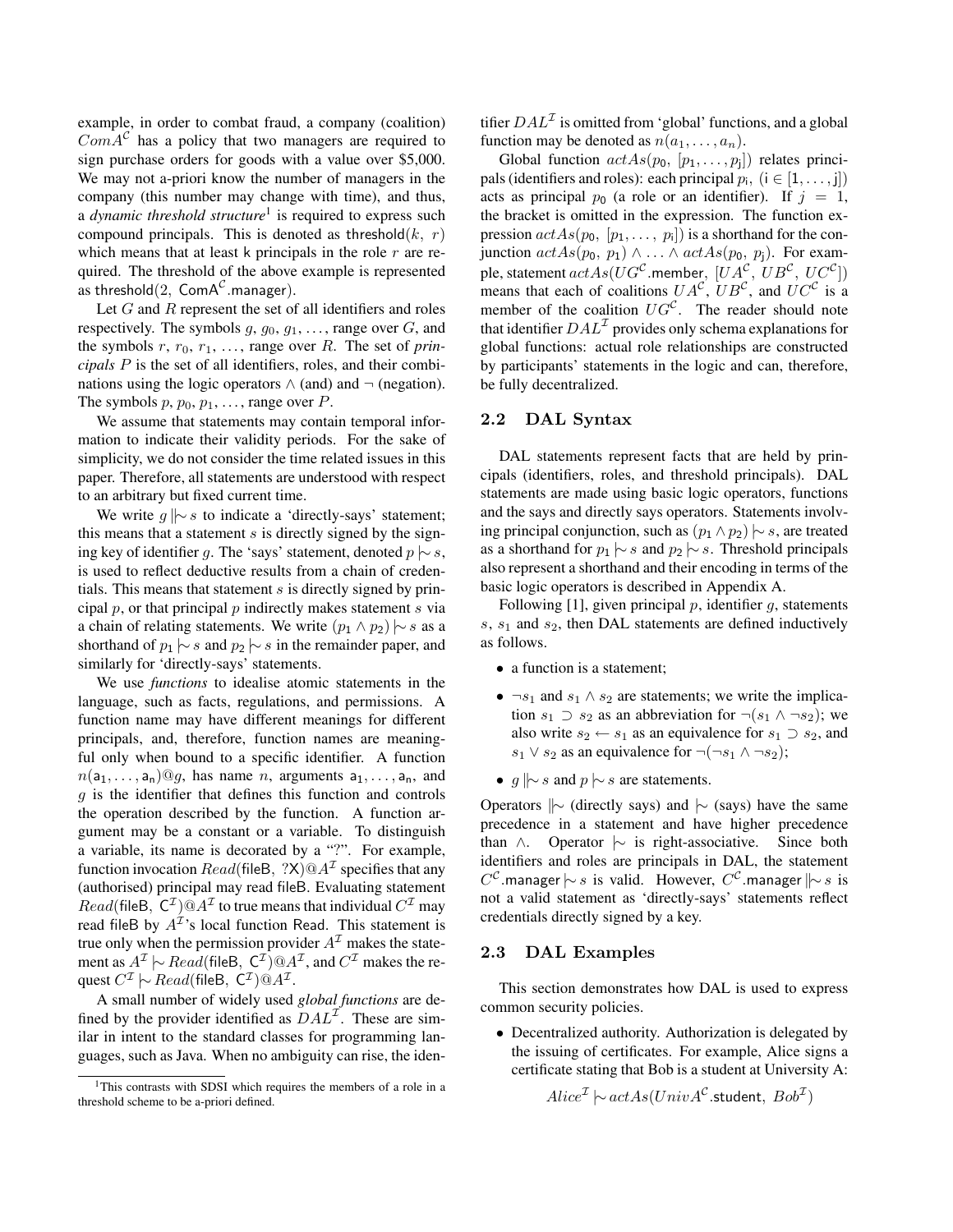• Role-based Authority. A principal may take on different roles within the same or different coalitions. These roles can have different authority. In order to prevent accidental misuse of authority, a principal should indicate which role it is acting as, when issuing a credential. For example,  $Alice^{\bar{\mathcal{I}}}$  (a  $UnivA^{\mathcal{C}}$  staff member) asserts that  $Bob^{\mathcal{I}}$  is a student at  $UnivA^{\mathcal{C}}$ .

$$
\begin{aligned} \textit{Alice}^{\mathcal{I}} &\sim \textit{UnivA}^{\mathcal{C}}.\textsf{staff} \\ &\sim \textit{actAs}(\textit{UnivA}^{\mathcal{C}}.\textsf{student},\ \textit{Bob}^{\mathcal{I}}) \end{aligned}
$$

Notes that operator  $\sim$  is right-associative.

• Identity-based delegation. A principal can delegate rights to other specific principals. For example,  $UnivB<sup>C</sup>$  trusts  $UnivA<sup>C</sup>$  to identify students.

$$
UnivB^{c} \sim (actAs(UnivB^{c}.student, ?X) \leftarrow UnivA^{c} \sim actAs(UnivB^{c}.student, ?X))
$$

• Role-based delegation. A principal can delegate rights to certain roles. This kind of delegation can be done across coalitions. For example,  $UnivB<sup>C</sup>$  trusts  $Univ A<sup>C</sup>$  staff to identify students.

$$
UnivB^{c} \sim (actAs(UnivB^{c}.student, ?X) \leftarrow UnivA^{c}.staff \sim actAs(UnivB^{c}.student, ?X))
$$

Another example,  $UnivA<sup>C</sup>$  trusts any coalition that is a university to identify a student.

$$
UnivA^{c} \sim (actAs(UnivA^{c}.student, ?X) \leftarrow actAs(UnivA^{c}.univ, ?Y) \land ?Y \sim actAs(UnivA^{c}.student, ?X))
$$

• Conjunction inference. A principal may require another principal to satisfy several separate conditions to be authorised for some action. For example,  $UnivA<sup>C</sup>$ allows anyone who is both a lecturer and a manager to access a document.

$$
UnivA^{c} \sim (access(\text{fileB}, ?X) \textcircled{u} UnivA^{c}
$$
  
 
$$
\leftarrow actAs(UnivA^{c}. \text{lecture}, ?X)
$$
  
 
$$
\wedge actAs(UnivA^{c}. \text{manager}, ?X))
$$

• Assert Inference. A principal authorises anyone who satisfies some condition to do a particular action. For example,  $Alice^{\mathcal{I}}$  allows anyone who is a student to access a course file.

$$
Alice^{\mathcal{I}} \rightarrow (Access(\text{fileA}, ?X)@Alice^{\mathcal{I}} \leftarrow actAs(\text{student}, ?X))
$$

• Static threshold structures. For example, professor  $Harry^{\mathcal{I}}$  requires two out of three students  $Bob^{\mathcal{I}}$ ,  $Carl^{\mathcal{I}}$ , and  $David^{\mathcal{I}}$  to cooperate in order to to give student  $Alice^{\mathcal{I}}$  a score for course CS101 of University A.

Harry<sup>I</sup> |∼ (Score(Alice<sup>I</sup> , CS101, ?score)@UnivA<sup>C</sup> ← threshold(2, [Carl<sup>I</sup> , David<sup>I</sup> , Bob<sup>I</sup> ])|∼ Score(Alice<sup>I</sup> , CS101, ?score)@UnivA<sup>C</sup> )

• Dynamic threshold structures. Professor  $Harry^{\mathcal{I}}$  requires two students from  $sec^{\mathcal{C}}$  cooperate to approve  $\widehat{Alice}^{\mathcal{I}}$ 's score for course CS101 of University A.

$$
HarryT \n\sim\n(Score(\text{Alice}T, \text{CS101}, ?score)@Univ AC\n\leftarrow \text{threshold}(2, secC.student) \n\sim\nScore(\text{Alice}T, \text{CS101}, ?score)@Univ AC)
$$

• Limited role-based delegation. A principal may require a role from a specified coalition to do a job. See the example for dynamic threshold structures.

### 2.4 Proof System

The proof system has three kinds of axioms:

1. The standard axioms and rules of propositional logic, such as the axiom  $(s_1 \wedge s_2) \supset s_1$ , the rules  $(s_2 \leftarrow s_1) \equiv (s_1 \supset s_2)$ , and

$$
\frac{s_1, s_1 \supset s_2}{s_2}
$$

2. The standard axioms and rules of modal logic:

$$
(p \mid \neg(\neg(s_1 \supset s_2)) \supset ((p \mid \neg(s_1) \supset (p \mid \neg(s_2))
$$

$$
(p \mid \neg(s_1 \supset s_2)) \supset ((p \mid \neg(s_1) \supset (p \mid \neg(s_2)))
$$

$$
\frac{s}{p \mid \neg(s)}
$$

These are useful for manipulating 'directly-says' and 'says' statements. The axioms define that the statements that a principal says are closed under consequence; the rule expresses that every principal says all provable statements.

3. A small number of additional intuitive axioms, R1 - R8, are listed in Figure 1.

R1 reflects the fact that a 'says' statement may be deduced from a single credential.  $R2 - R5$  define that only when both the role appointor  $g_1$  and role acceptor  $g_2$  explicitly confirm the role binding that  $g_2$  (or  $g_2$ 's role  $g_2$ .n<sub>2</sub>)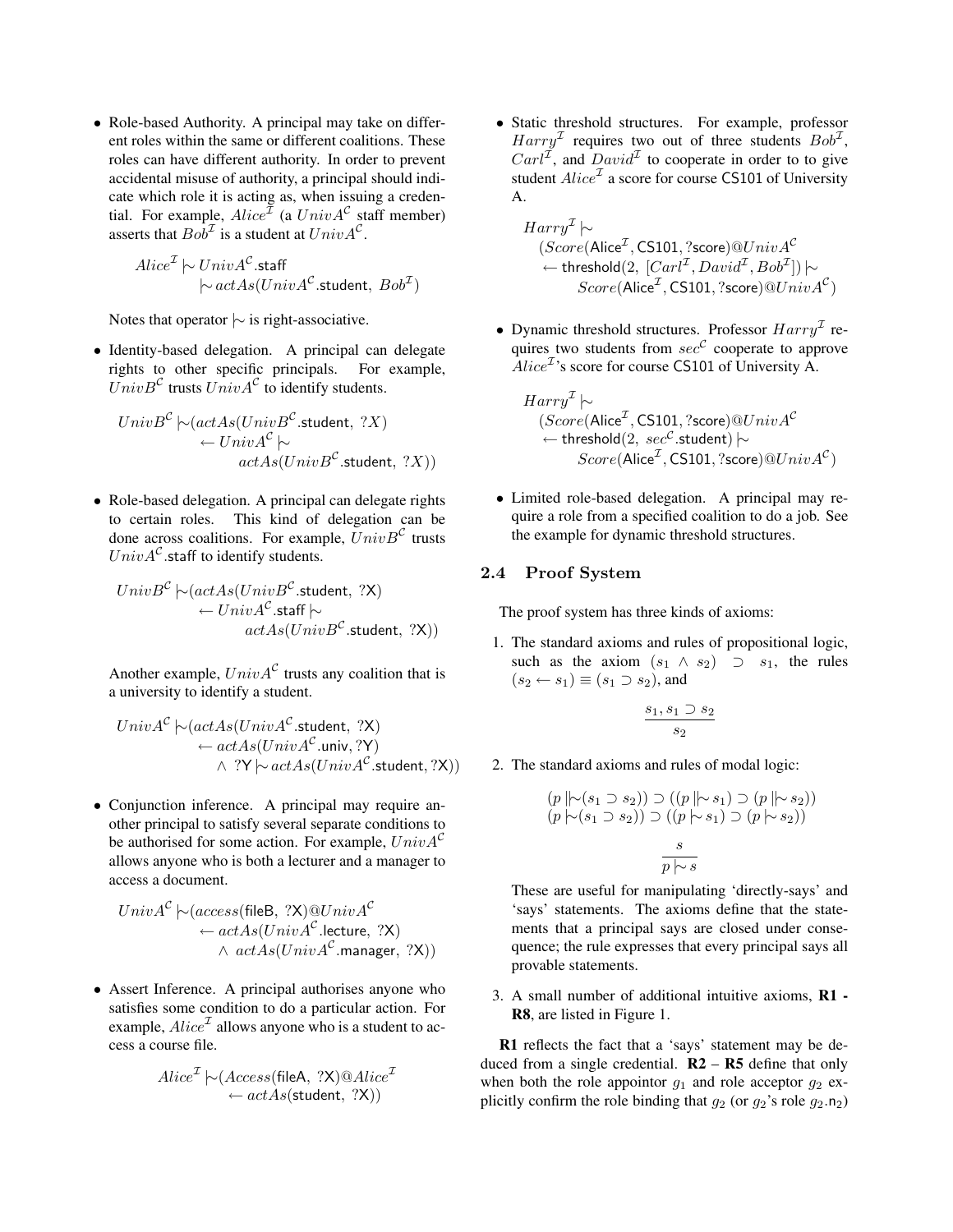is bound to  $g_1$  (or  $g_1$ 's role  $g_1 \cdot n_1$ ), then the role binding becomes a fact. R6 and R7 define that the role binding relation is transitive and reflexive. **R8** defines that, if  $p_1$  is bound to  $p_2$ , then a statement by  $p_1$  is taken as a statement by  $p_2$  only when  $p_1$  is explicitly representing  $p_2$  in the statement. We informally consider the soundness of this proof system.

### Proposition 1 *If statement* s *is provable (that is, deducible by the axioms) in the logic, then* s *is valid (in the sense that the authorization request is granted).*

**Proof sketch** (following the approach in [1]). The propositional axioms and rules are valid, since the propositional connectives are interpreted in the usual manner. So too are the standard axioms and rules of modal logic. R1, R6 and R7 are straightforwardly valid. We argue that the remaining axioms are valid using the following comparison with SPKI/SDSI [7], a well-known name schema to link roles(names) between principals.

SPKI/SDSI principal expression  $p_1$ 's ... 's  $p_n$  means that  $p_n$  is a local name in ... in  $p_1$ 's local name space, where each of  $p_i$  is an identifier or an auxiliary local name. A DAL principal may be regarded as SPKI/SDSI principal with the restrictions:  $p_1$  must be an identifier;  $p_2$  must be an auxiliary local name; and the linking name length  $n \leq 2$ . Intuitively, when  $n = 1$ , the principal is an identifier; when  $n = 2$ , the principal is a role. Thus the set of DAL principal expression is a subset of SPKI/SDSI principal expression.

Given this restriction and the fact that an identifier can be recognised by all principals, the SPKI/SDSI name linking rule may be represented in DAL as

$$
(g_1 \triangleright actAs(g_1.n_1, g_2)) \supset actAs(g_1.n_1, g_2)
$$
  

$$
(g_1 \triangleright actAs(g_1.n_1, g_2.n_2)) \supset actAs(g_1.n_2, g_2.n_2)
$$

R2 – R5 are constructed from these SPKI/SDSI axioms together with the restriction that not only the role appointer is required to make the name linking statement, but also the role acceptor. Similarly, R8 and R9 are constructed from SPKI/SDSI's 'speaks-for' axiom  $actAs(p_2, p_1) \supset$  $((p_1 \sim s) \supset (p_2 \sim s))$  with the restriction that, to represent another principal, a principal must explicitly represent that principal in the statement. Therefore, DAL's provable statements form a subset of SPKI/SDSI provable statements. The soundness of SPKI/SDSI— *that all provable statements are valid*— has been proven [1]. Therefore, all provable statements in DAL are also valid.

Soundness implies consistency: *if* s *is provable in the logic, then* ¬s *is not provable.*

### 3 Delegation in Open Systems

*Authorisation subterfuge* [11, 20] is the vulnerability whereby a principal receiving a permission in one domain, can somehow misuse the permission in another domain via some unexpected circuitous but apparently authorised route. In this paper we use an example to illustrate the subterfuge problem. [20] provides a formal treatment of the problem.

The SPKI/SDSI axioms can be characterized in terms of the DAL syntax as follows.

• SPKI/SDSI Name Linking.

$$
(g_1 \triangleright actAs(g_1.n_1, g_2)) \supset actAs(g_1.n_1, g_2)
$$

• SPKI/SDSI Speaks For.

$$
actAs(p_2, p_1) \supset ((p_1 \sim s) \supset (p_2 \sim s))
$$

• Modal Logic K Axiom.

$$
(p_1 \triangleright (s_1 \leftarrow s_2)) \supset ((p_1 \triangleright s_2) \supset (p_1 \triangleright s_2))
$$

Consider the following DAL-like statements.

$$
s_1: Com A^{\mathcal{C}} \sim actAs(Com A^{\mathcal{C}}. member, Bob^{\mathcal{I}})
$$
  
\n
$$
s_2: Com A^{\mathcal{C}} \sim (T \leftarrow Com A^{\mathcal{C}}. member \leftarrow T)
$$
  
\n
$$
s_3: Com B^{\mathcal{C}} \sim (T \leftarrow Bob^{\mathcal{I}} \leftarrow T)
$$
  
\n
$$
s_4: Bob^{\mathcal{I}} \sim (T \leftarrow Alice^{\mathcal{I}} \leftarrow T)
$$

Statement  $s_1$  states that  $ComA^{\mathcal{C}}$  appoints  $Bob^{\mathcal{I}}$  as  $Com A^{\mathcal{C}}$ 's member. Statement  $s_2$  represents that  $Com A^{\mathcal{C}}$ allows its member to issue purchase orders  $T$ , and they may also delegate this right to others. The content of permission  $T$  may be specified as Example 2.6 in SPKI/SDSI [7]. Note that  $T$  is not a DAL function: the permission originator is not specified in this permission. Suppose that  $Bob<sup>T</sup>$ also works for another company  $ComB^{\mathcal{C}}$  which also uses the  $T$  to issue purchase orders. Statement  $s_3$  states that  $ComB^{\mathcal{C}}$  allows  $Bob^{\mathcal{I}}$  to issue purchase orders T, and  $Bob^{\mathcal{I}}$ may also delegate this right to others. Suppose that  $Bob<sup>T</sup>$ only receives  $s_3$  from  $ComB^{\mathcal{C}}$ . Therefore,  $Bob^{\mathcal{I}}$  issues  $s_4$ to delegate this permission (issuing a purchase order) to a  $ComB^{\mathcal{C}}$ 's employee  $Alice^{\mathcal{I}}$ .  $Bob^{\mathcal{I}}$  intends that  $Alice^{\mathcal{I}}$  use  $s_3$  and  $s_4$  to obtain the permission from  $ComB<sup>C</sup>$ . However,  $Alice^{\mathcal{I}}$  knows  $s_1$  and  $s_2$  and thus combines  $s_1, s_2, s_4$ to prove that she may place a purchase order for  $ComA^{\mathcal{C}}$ . Both delegation chains  $(s_1, s_2, s_4)$  and  $(s_3, s_4)$  are provable using SPKI/SDSI axioms, but the intended permission originator is unclear. Note that if permission  $T$  was properly encoded as a DAL function then the DAL statements  $s_1 \ldots s_4$ would be subterfuge-safe.

DAL provides a framework for specifying and reasoning about delegation and authorization in a manner that avoids subterfuge and has a number of novel features that make it particularly applicable to open systems. This is explored in the remainder of this section.

*Atomic DAL permissions are globally unique.* Existing Trust Management languages, such as SPKI/SDSI and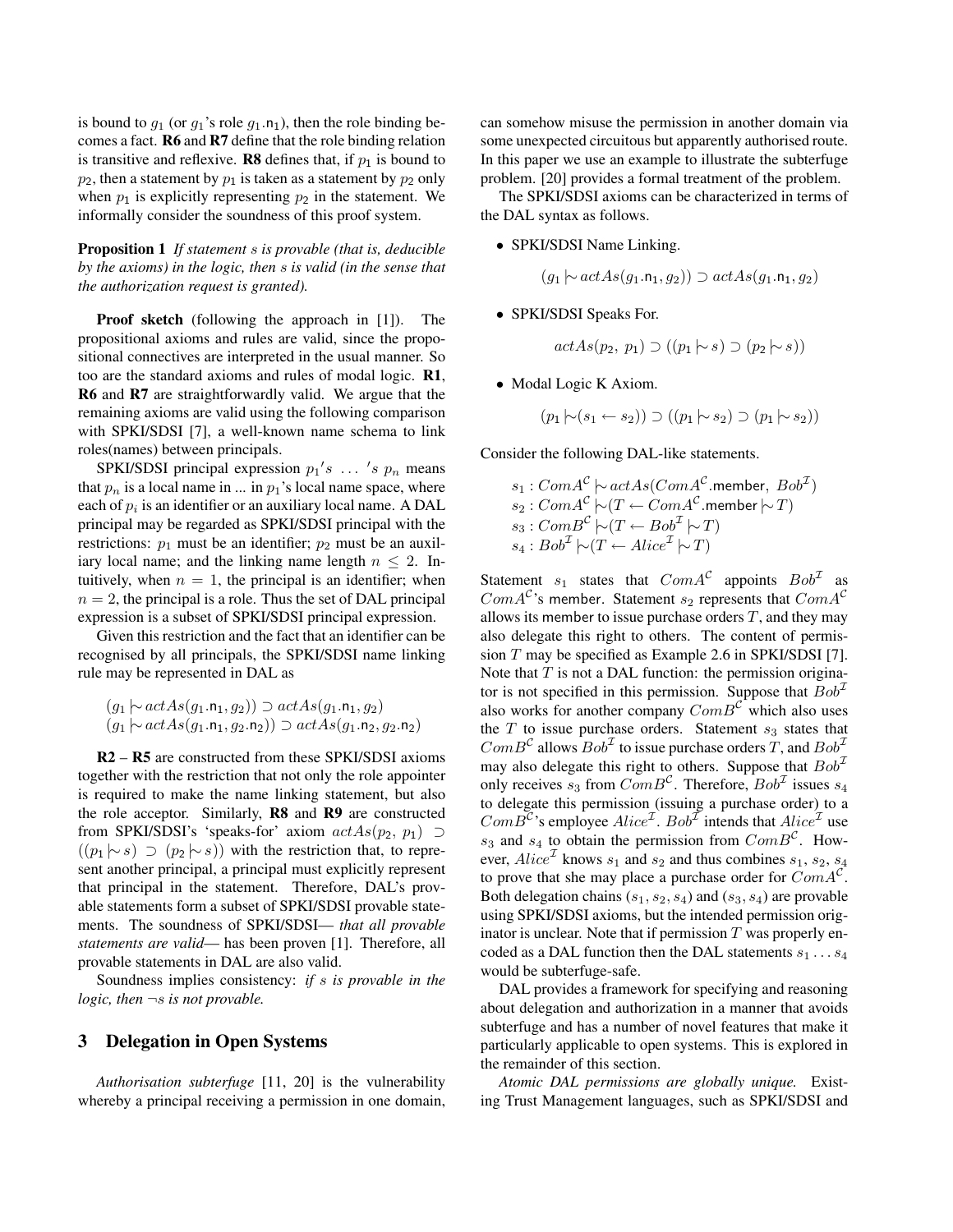R1 : 
$$
(g \rvert \rhd s)
$$
 ⊃  $(g \rvert \rhd s)$   
R2 :  $(g_1 \rhd \text{actAs}(g_1, g_2))$  ⊃  $((g_2 \rhd \text{actAs}(g_1, g_2))$  ⊃  $(\text{actAs}(g_1, g_2)))$   
R3 :  $(g_1 \rhd \text{actAs}(g_1 \cdot n_1, g_2))$  ⊃  $((g_2 \rhd \text{actAs}(g_1 \cdot n_1, g_2))$  ⊇  $(\text{actAs}(g_1 \cdot n_1, g_2)))$   
R4 :  $(g_1 \rhd \text{actAs}(g_1, g_2 \cdot n_2))$  ⊃  $((g_2 \rhd \text{actAs}(g_1, g_2 \cdot n_2))$  ⊃  $(\text{actAs}(g_1, g_2 \cdot n_2)))$   
R5 :  $(g_1 \rhd \text{actAs}(g_1 \cdot n_1, g_2 \cdot n_2))$  ⊃  $((g_2 \rhd \text{actAs}(g_1 \cdot n_1, g_2 \cdot n_2))$  ⊃  $(\text{actAs}(g_1 \cdot n_1, g_2 \cdot n_2)))$   
R6 :  $(\text{actAs}(p_2, p_1))$  ⊃  $(\text{actAs}(p_3, p_2)$  ⊃  $\text{actAs}(p_3, p_1))$   
R7 :  $\text{actAs}(p_1, p_1)$   
R8 :  $(\text{actAs}(p_2, p_1))$  ⊃  $((p_1 \rhd p_2 \rhd s)$  ⊇  $(p_2 \rhd s))$ 

#### **Figure 1. New DAL axioms.**

Keynote are designed to express arbitrary permissions. Writing a subterfuge-safe permission is dependent on the user's experience. Even though designed by experts, the KeyNote based payment systems [4, 5, 9] are vulnerable to authorisation subterfuge if care is not taken to properly identify the 'permissions' indicating the payment authorisations when multiple banks and/or provisioning agents are possible. Atomic DAL permissions are expressed by *globally unique functions*, whereby the identifier is the permission's originator (or the permission authority). The originator has the full authority to explain and manage its own permissions. Together with its own defined local function name, the identifier ensures that the permission is globally unique and the relationship between the permission and its originator is globally verifiable. For example, in statement  $access(\text{fileB}, B^{\mathcal{I}}) @ A^{\mathcal{I}}, A^{\mathcal{I}} \text{ is the permission authority, and}$ when this permission is delegated to other principals, all delegatees can verify that the permission is from  $A<sup>\mathcal{I}</sup>$ .

*DAL does not require global name services.* A number of existing coalition frameworks rely on some form of global name provider to ensure that different parties get the right name for resources, and so forth. For example, Keynote [3] relies on IANA; RT [16] relies on ADSD; and X509 relies on the X500 name service. However, global name providers are not coalition security administrators; they only provide each name with a unique meaning and have no control over how names are used. Entities from different coalitions may still use arbitrary names to represent their own and the resources of others. While SPKI/SDSI does not rely on any global name provider, its name schema is subject to authorisation subterfuge. This can be explained as follows. When identifier  $g_1$  binds its local name  $n_1$  to  $g_2$ 's local name  $n_2$ , the SPKI/SDSI 'linking' axiom does not require  $g_2$  to be notified. Therefore,  $q_2$  might not know that its  $n_2$  is bound to  $g_1$ 's local name, and may accidentally use  $n_2$  for other purposes. DAL axioms  $R2 - R5$  are used to relate principals. With these axioms,  $g_2$  in the above example is required to accept a given name(role) binding. Therefore,  $g_2$ may not use  $n_2$  for other purpose. Thus, in DAL, binding roles(names) between different name spaces does not

require global name providers, and can avoid authorisation subterfuge. For example,

$$
\begin{array}{c}\nA^{\mathcal{I}} \hspace{0.2em}\sim\hspace{-0.9em}\left(\hspace{-0.2em}\textit{Read}(\text{fileB}, ?\text{X})@A^{\mathcal{I}}\right.\\
\leftarrow C_{1}{}^{c} \hspace{0.2em}\sim\hspace{-0.2em} actAs(C_{1}{}^{c}.\text{manager}, ?\text{X})\\
\wedge C_{2}{}^{c} \hspace{0.2em}\sim\hspace{-0.2em} actAs(C_{2}{}^{c}.\text{manager}, ?\text{X}))\n\end{array}
$$

does not require that  $C_1$  and  $C_2$  agree on the meaning of the role manager. The meanings of "manager" in these separate coalitions  $C_1$  and  $C_2$  are decided within their own coalitions.  $A<sup>T</sup>$  only needs to know the respective meanings of "manager" in these two separate coalitions  $C_1$  and  $C_2$ .

*DAL requires a principal to explicitly indicate its current role within the statement.* Existing authorisation languages, such as SPKI/SDSI and Keynote use the 'speak-for' axiom, whereby if  $p_2$  is bound to  $p_1$ , then any statement by  $p_1$  is taken as a statement by  $p_2$ . However, a principal may represent different principals. For example, consider the following statements,

$$
actAs(CC.manager, AT),\nactAs(BT, AT),\nCC |~(Read(fileB, ?X)@CC\n~~CC.manager |~ Read(fileB, ?X)@CC),\nAT |~ Read(fileB, BT)@CC
$$

Using the SPKI/SDSI 'speak-for' axiom only, we can deduce:  $\mathcal{C} \models Read(\text{fileB}, \mathsf{B}^{\mathcal{I}})@C^{\mathcal{C}}, \text{ and}$  $B^{\mathcal{I}} \models Read(\text{fileB}, B^{\mathcal{I}}) @ C^{\mathcal{C}}.$  The former statement specifies the policy that  $C^{\mathcal{C}}$  authorises  $B^{\mathcal{I}}$  to read file B by  $C^{C}$ 's local function. The latter statement defines the request made by  $B<sup>\mathcal{I}</sup>$  to read fileB by  $C<sup>\mathcal{C}</sup>$ 's local function. In this scenario, it is not clear what  $A<sup>\mathcal{I}</sup>$  intends to do.

In order to provide more precise permissions, we use the axiom R8 instead of the SPKI/SDSI 'speak-for' axiom. When a permission is delegated to a certain role, in order to validate the permission, DAL requires that principals must explicitly indicate that role in the statement. Otherwise, even though the permission is signed by the principal who obtains that role, the certificate is useless. It also means that an entity may only speak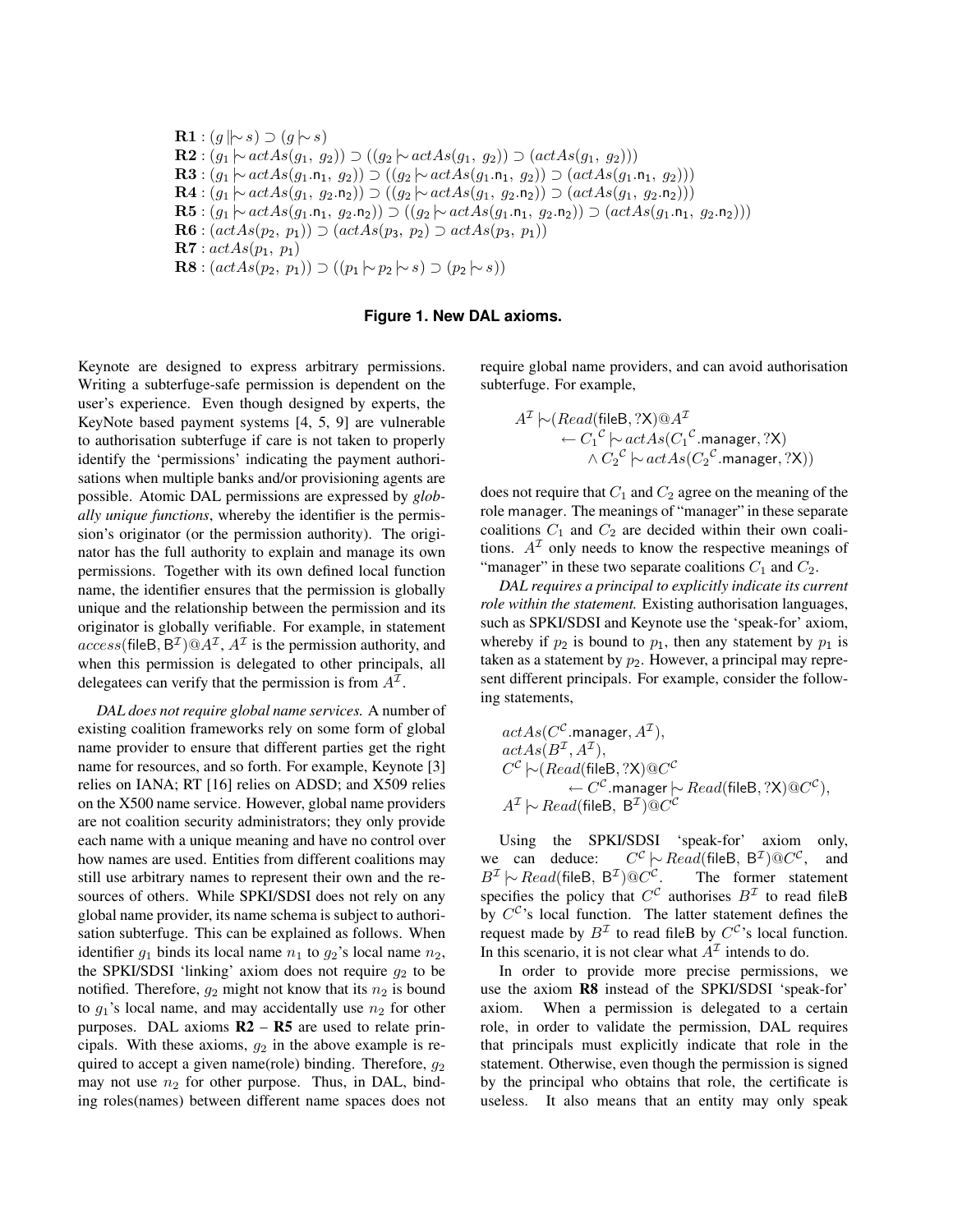in roles it knows. This requirement prevents principals from issuing ambiguous permissions. For example, in a coalition, all permissions for use only in the coalition should be delegated to coalition roles. If a principal wants to write a valid 'inner' coalition permission statement, it should know which role it is representing. Since this 'inner' coalition statement is invalid in other coalitions, the principal obtains other roles from other coalitions, and this statement is useless for use in other coalitions. Therefore, cross-coalition subterfuge may be prevented in DAL. Applying the DAL axioms to this example, it is not possible to derive statements  $C^C \sim Read(\text{fileB}, B^{\mathcal{I}}) @ C^C$  and  $B^{\mathcal{I}} \models Read(\text{fileB}, B^{\mathcal{I}}) @ C^{\mathcal{C}}.$  Presenting  $A^{\mathcal{I}}$ 's extended statement  $A^{\mathcal{I}} \models \!\! \backslash (C^{\mathcal{C}}.$ manager  $\mid\!\! \sim \mathit{Read}(\mathsf{fileB}, \ \mathsf{B}^{\mathcal{I}}) @ C^{\mathcal{C}}),$ results in a policy that coalition  $C^{\mathcal{C}}$  authorises  $B^{\mathcal{I}}$ to read fileB by  $C^C$ 's local function. Presenting  $A^{\mathcal{I}} \models (B^{\mathcal{I}} \models Real(\text{fileB}, B^{\mathcal{I}}) @ C^{\mathcal{C}})$  results in a request by  $B<sup>\mathcal{I}</sup>$  to read fileB by  $C<sup>\mathcal{C}</sup>$ 's local function.

*DAL supports coalition delegation in addition to individual delegation.* We give several statements that describe different categories of inner- and outer- coalition delegation.

• *Closed delegation*: only coalition participants may work within the coalition. Entities are required to obtain local roles in a closed coalition before they may use that coalition's resources. All 'inner' coalition permissions are delegated only to local roles of that coalition. For example, a closed delegation of coalition  $C^{\mathcal{C}}$ may be defined by the statement

$$
C^{C} \rightarrow (read(f_{B}, ?X)@C^{C}\leftarrow actAs(C^{C}.\text{member}, ?X)\land ?X \parallel\sim C^{C}.\text{member} \rightarrow read(f_{B}, ?X)@C^{C})
$$

This means that if a principal wants to operate file  $f_B$ by coalition  $C^{\mathcal{C}}$ 's local function  $read$ , it must be in the role member of  $C^{\mathcal{C}}$ , and must explicitly indicate the role that it is representing in its request (a 'directlysays' statement). Otherwise, the principal may not use that coalition's resource.

• *Semi-open delegation*: the resource of coalition  $C_1^C$ may be used by a group of principals from another coalition  $C_2^c$ . These principals are not required to obtain any local role of coalition  $C_1^c$ . However, they must obtain a specified role from coalition  $C_2^c$ . In addition, these principals may not delegate their authority to others. In this case, all delegation decisions are still made by the resource owner coalition  $C_1^{\ c}$ . The coalition  $C_2^{\;\;\dot{\;}c}$  decides who may obtain its specified local role to grant the permission. An example of a semiopen delegation is given by the following statement.

$$
C_1^{\ C} \sim (read(f, ?\mathbf{X})@C_1^{\ C} \leftarrow actAs(C_2^{\ C}.member, ?\mathbf{X}) \wedge ?\mathbf{X} \parallel \sim C_2^{\ C}.member \sim read(f, ?\mathbf{X})@C_1^{\ C})
$$

This means that  $C_2^{\mathcal{C}}$ 's members are authorised to use  $C_1^{\ c}$ 's local resource when representing its membership of  $C_2^c$ , but may not delegate it to others. Note that the directly-says sub-statement is made by ?X. This restricts ?X to identifiers because only identifiers (with their associated public key), may sign permissions.

• *Open delegation*: permissions are delegated from coalition  $C_1^{\ \mathcal{C}}$  to a group of principals from another coalition  $C_2^{\mathcal{C}}$ . Unlike semi-open delegation, these principals may delegate their authority to others. For example, statement

$$
C_1^{\mathcal{C}} \sim (read(\mathbf{f}, ?\mathbf{X})@C_1^{\mathcal{C}}\leftarrow actAs(C_2^{\mathcal{C}}.\text{member}, ?\mathbf{X})\land ?\mathbf{X} \sim C_2^{\mathcal{C}}.\text{member} \sim read(\mathbf{f}, ?\mathbf{X})@C_1^{\mathcal{C}})
$$

means that  $C_1^{\ c}$  allows  $C_2^{\ c}$ 's members to access file f by  $C_1^c$ 's local function  $read$ , and  $C_2^c$ 's members may also delegate the permission to others. For example, assuming that  $actAs(C_2^{\mathcal{C}}.$  member,  $A^{\mathcal{I}}$ ) is true, then issuing the statement

$$
\begin{array}{c}\nA^{\mathcal{I}} \hspace{-.6mm}\sim\hspace{-.6mm} (C_2{}^{\mathcal{C}}.\text{member} \hspace{-.6mm}\sim\hspace{-.6mm} \\ \hspace{-.6mm} read(\mathfrak{f}, ?\mathsf{X})@C_1{}^{\mathcal{C}} \leftarrow B^{\mathcal{I}} \hspace{-.6mm}\parallel\hspace{-.6mm} \sim read(\mathfrak{f}, ?\mathsf{X})@C_1{}^{\mathcal{C}})\n\end{array}
$$

means that  $C_2^{\;\; \mathcal{C}}$  member  $A^{\mathcal{I}}$  delegates the above statement to another principal  $B<sup>\mathcal{I}</sup>$ . However,  $A<sup>\mathcal{I}</sup>$  still holds accountability for  $B<sup>\mathcal{I}</sup>$ 's behavior regarding this delegated permission. This is because, given the request made by  $B^{\mathcal{I}}$ , we may deduce that  $A^{\mathcal{I}}$  makes the request in the role  $C_2^c$  member. Note that  $C_1^c$ 's policy statement has a 'says' sub-statement, which is unlike the 'directly-says' used in semi-open delegation.

• *Cross coalition delegation*: permissions may be delegated from one coalition  $C_1^{\ \mathcal{C}}$  to another coalition  $C_2^{\ \mathcal{C}}$ which, in turn, may independently decide who may use the permission. For example,

$$
C_1^{\mathcal{C}} \sim (read(f, ?\mathsf{X}) \mathcal{Q} C_1^{\mathcal{C}} \leftarrow C_2^{\mathcal{C}} \sim read(f, ?\mathsf{X}) \mathcal{Q} C_1^{\mathcal{C}})
$$

*DAL does not support complex principal expressions, such as SPKI/SDSI compound names.* The compound name UnivA's professor's student represents the local name student in all the local name spaces of UnivA's professor. This kind of local name requires that all UnivA's professors must have the same meaning for their local role student based on UnivA's understanding. We argue that this is unreasonable in many scenarios. For example, before joining UnivA as a professor, Alice may already define her local name student with its own meaning. According to the conflicting local name meanings, Alice may not join UnivA, or may have to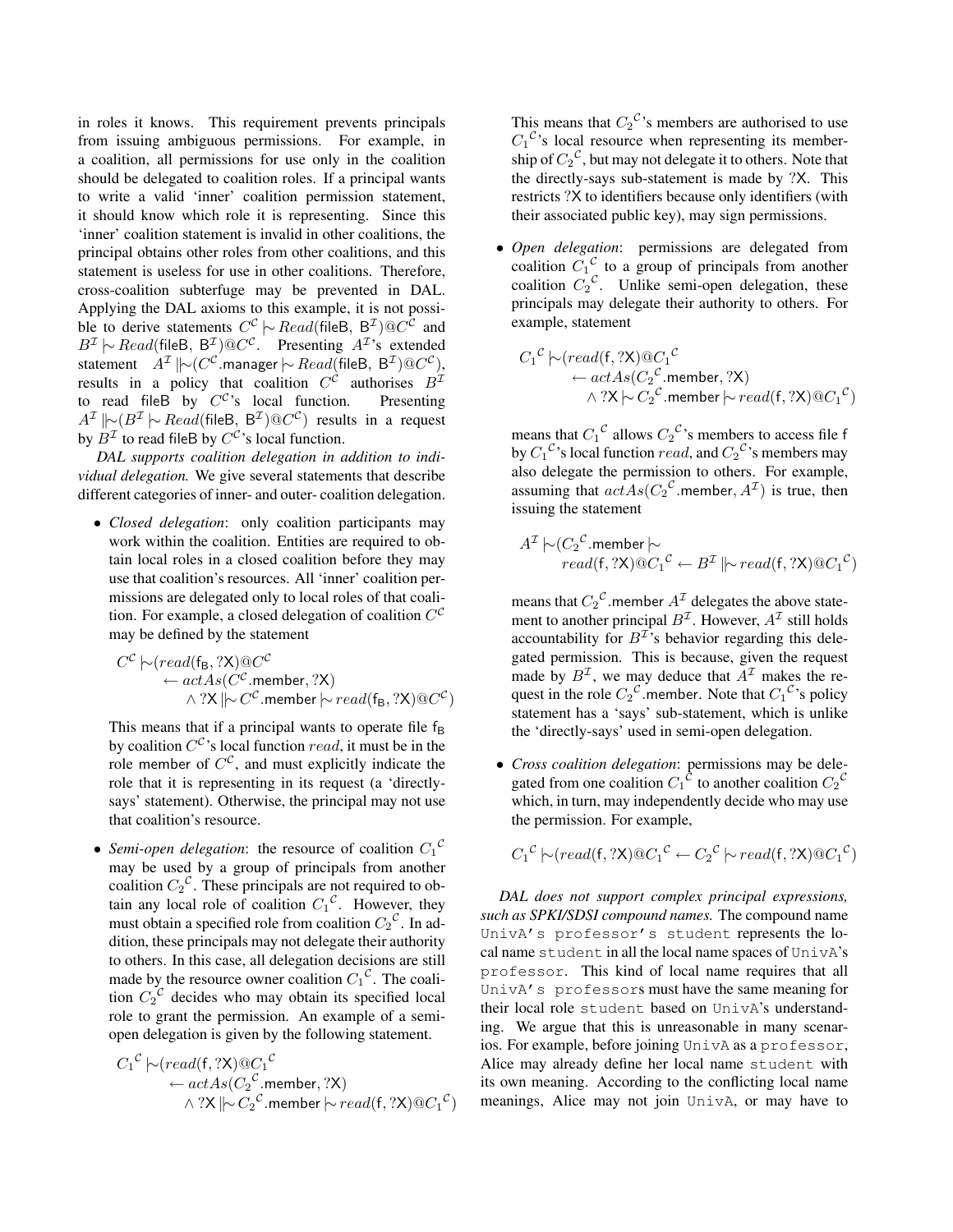adapt the meaning of student according to UnivA's local name space and withdraw all certificates related to the meaning of her own student. On the other hand, when Alice joins UnivA, she may not be aware of the name conflict, which may lead to further unexpected authorisations/delegations subterfuge. If UnivA wishes to delegate its permission to UnivA's professor's student, it should ensure that the name student has the same meaning for all related principals' local name space. In practice, these are unreasonable solutions. DAL, in avoiding the use of complex role principals, permits a local name to resolve only to an identifier.

### 4 The Basic Coalition Framework

DAL is used to make statements regarding relationships between principals including coalition membership. In this section we consider the process by which new coalitions are negotiated and formed. To establish a purpose-independent coalition, intended participants should understand and obey a small number of basic coalition regulations. To interact with such coalitions, principals should know how the coalition works in order to correctly negotiate with the coalition. The regulations that are used to characterise the nature of a coalition and its normal operation are specified in terms of DAL. In designing DAL, our motivation has been to provide a safe language that has been tailored for open delegation in coalitions. While other languages such as [17, 7, 6, 16] offer comparable levels of expressiveness to DAL, credentials written in these languages require formal analysis [20] and/or pre-agreed global naming services to ensure subterfuge-safe delegation. Like type-safe languages, DAL is intended to provide flexibility while preventing classes of unsafe formulae from being encoded.

In existing frameworks [2, 12, 13, 18, 19], coalitions may or may not have an associated signing key. If a coalition does not have its own signature key, then the coalition may not be uniquely identified over the network. In this case an outsider cannot verify whether a statement is from the coalition and cross-coalition operations may not be possible. When a coalition has a signature key, its "super" security administrator controls that key. Other coalition participants cannot prevent the administrator from arbitrarily signing any statement using that key. Furthermore, if the coalition signing key is compromised then the coalition has to be reformed.

In our coalition framework, a coalition has a unique identifier that includes its signature key as defined in Section 2. The purpose of the coalition key is to sign the initial coalition regulations during the establishment of the coalition and is not intended for any other purpose. The coalition key is generated and initially held by a trusted principal (the constructor) of the proposed coalition. The constructor is selected by the coalition founders and may be a trusted external third party or intended member of the coalition.

Once the initial coalition regulations have been signed and the coalition established, the coalition key should not be used for further signing. In establishing a coalition, the constructor signs a penalty contract accepting responsibility for the proper use of the signing key. If the key is misused then the constructor becomes liable under the terms of the contract. The coalition regulations are such that it is not possible to establish a coalition without signing this contract. In practice, it is expected that having established the coalition, the constructor will destroy the (ephemeral private) coalition key in order to avoid accidental compromise. This coalition establishing framework does not depend on any particular threshold cryptography scheme and, therefore, the users of this framework are free to use the cryptographic algorithms of their choice.

The following predefined global functions are used in establishing coalitions. The reader is reminded that it is only the function schema that are global; their (decentralized) definitions are provided by DAL statements made by participating principals. The coalition establishing process relies on this small number of global functions to bootstrap subterfuge-safe coalitions. DAL ensures that all other names and permissions that are used within the coalitions are managed in a subterfuge-safe way and do not require a global name service such as X.500.

- Function  $Pay(amount, unit, payer, page)$  means that the principal payer is willing to pay a certain amount of money to another principal payee. For example,  $Pay(500, USD, A<sup>Z</sup>, B<sup>Z</sup>)$  means that  $A<sup>Z</sup>$  is willing to pay \$500 to  $B<sup>\mathcal{I}</sup>$ . When the payee is a coalition role then the mechanism does not specify how the payment should be divided among coalition partners.
- Given two valid statements  $s_1$  and  $s_2$ , then function  $neg(s_1, s_2)$  represents a fact within the logic as to whether  $s_1$  is not equal to  $s_2$ .

#### 4.1 Core Coalition Regulations

Every valid coalition must include two core statements which act as the basic regulation for the coalition. These core statements have the following Coalition Formation (CF) patterns.

 $CF_1$  A coalition  $id_1^C$  is formed by an individual  $id_2^T$  in the role  $id_1^{\mathcal{C}}$  constructor with the agreement of all founding principals. The responsibility of  $id_2^T$  extends to the formation of the coalition, but no further.

$$
\mathit{id_1}^{\mathcal{C}} \, \|\neg(\mathit{actAs}(\mathit{id_1}^{\mathcal{C}}.\mathsf{constructor},\mathit{id_2}^{\mathcal{I}}) \land \mathit{actAs}(\mathit{id_1}^{\mathcal{C}}.\mathsf{r}_1,[p_1,\ldots,p_n]) \land (\mathit{?X} \leftarrow \mathsf{threshold}(n,\mathit{id_1}^{\mathcal{C}}.\mathsf{r}_1) \sim \mathit{?X})
$$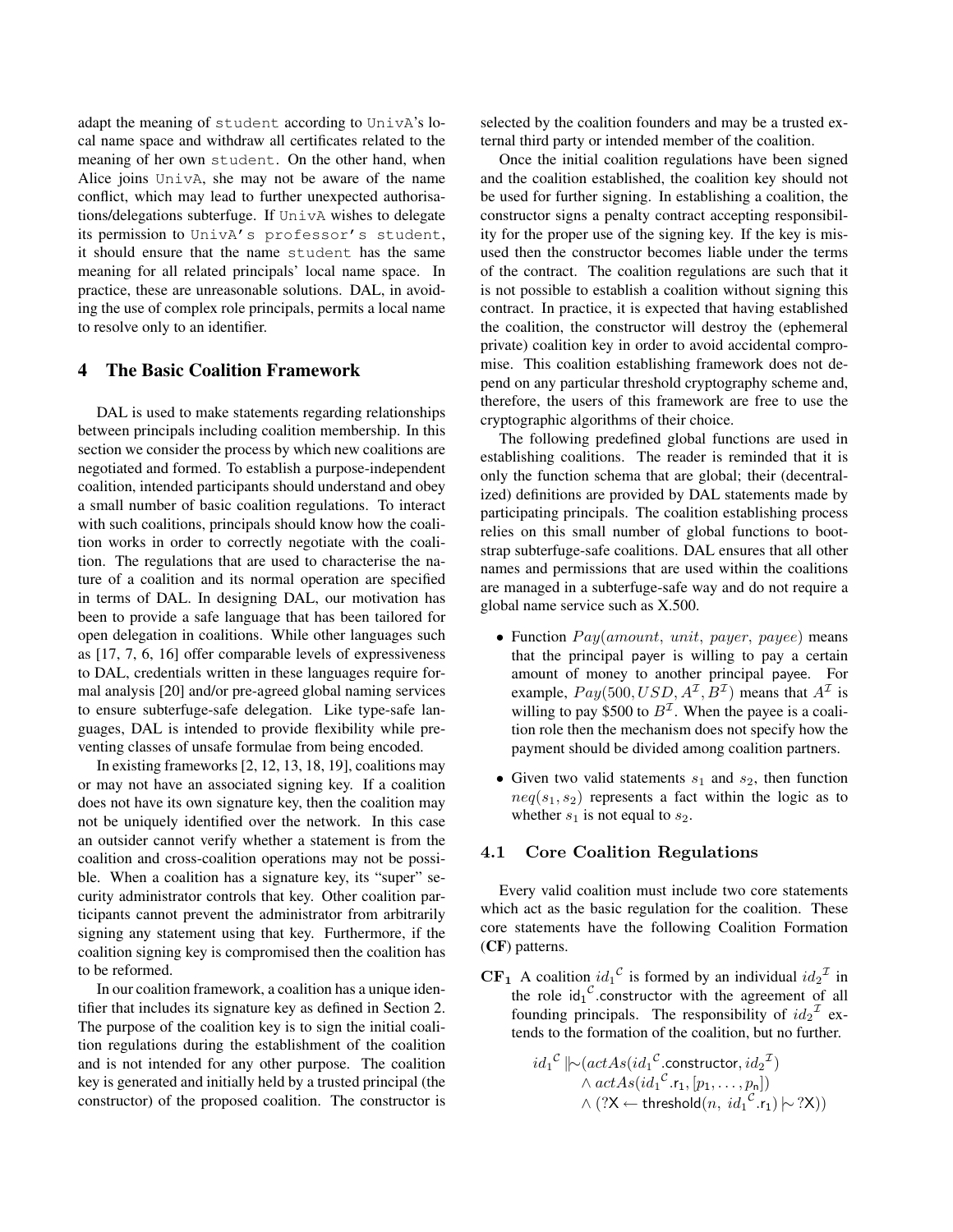This statement from  $id_1^{\mathcal{C}}$ , is interpreted as follows,

- 1.  $id_1^{\mathcal{C}} \models actAs(id_1^{\mathcal{C}}.\mathsf{constructor},\ id_2^{\mathcal{I}})$ ). This statement indicates that the coalition  $id_1^{\ c}$  claims the individual  $id_2^{\mathcal{I}}$  is its constructor and holds its coalition key. After obtaining this information, the principal who wants to join  $id_1^c$ , or collaborate with the coalition, may require further insurance information ( $CF_2$ ) from  $id_2^{\mathcal{I}}$ .
- 2.  $id_1^{\mathcal{C}} \sim actAs(id_1^{\mathcal{C}}.r_1,[p_1,\ldots,p_n]).$  Here,  $id_1^{\mathcal{C}}$ defines the role  $id_1^c$ .  $r_1$  in  $id_1^c$  when  $id_1^c$  established, and  $p_i, i \in [1, n]$  are the only initial principals for this role. The role  $id_1^c.r_1$  represents the most important role in the coalition, for example, a role to which founders belong.
- 3.  $id_1^{\mathcal{C}} \leftarrow \text{threshold}(n, \quad id_1^{\mathcal{C}}.r_1) \left\downarrow \cdot ?X).$ When a principal accepts the role  $id_1^c$ . $r_1$ , it needs to be sure that it does not delegate any unintended rights, that no one can force it to accept conditions it does not want to accept, such as sharing its own resources without its permission and so forth, as a consequence of joining a coalition.

Only when  $n$  initial principals of this coalition agree on a decision, may the coalition make this decision. In other-words, if any one playing the role  $id_1^C.r_1$  does not agree on a decision, then the coalition may not be established. If the coalition key does not sign any other credentials, then this statement guarantees that the  $id_1^{\mathcal{C}}$  authority is distributed to all initial principals who are playing the role  $id_1^c$ .r<sub>1</sub>.

 $CF_2$  Coalition constructor  $id_2^{\mathcal{I}}$  agrees to a penalty contract regarding proper use of the coalition key.

$$
id_2^{\mathcal{I}} \upharpoonright (Pay(AMT, U, id_2^{\mathcal{I}}, id_1^{\mathcal{C}}. \mathbf{r}_2) \\ \leftarrow \text{ } neg(id_1^{\mathcal{C}} \upharpoonright \sim ?\mathsf{Y}, \mathbf{CF_1}))
$$

This is a necessary part of a properly formed coalition and provides evidence that, if  $id_1^c$  signs any statement other than founding regulation  $CF_1$  above, then  $id_2^{\mathcal{I}}$ is willing to pay a penalty amount  $AMT$  in the currency U to the principals in the oversight role  $id_1^C$ .r<sub>2</sub>. Note that the oversight role  $id_1^C.r_2$  may be different to the founding role  $id_1^C.r_1$ . The presence of some penalty regulation clause is sufficient in a valid coalition; whether it is acceptable is part of the coalition establishment process with the founders and is considered in Section 4.2.

The signature keys for  $id_1^{\mathcal{C}}$  and  $id_2^{\mathcal{I}}$  are known only by  $id_2^{\mathcal{I}}$ . Therefore,  $id_2^{\mathcal{I}}$  is the only principal who can generate the necessary regulation credentials above. The signature key for  $id_1^C$  should only be used for establishing the coalition; to use it for any other action results in a penalty on  $id_2^{\mathcal{I}}$  according to  $\overline{\text{CF}}_2$ .

**Example 1**  $A^{\mathcal{I}}$ ,  $B^{\mathcal{I}}$ ,  $C^{\mathcal{I}}$  wish to form a coalition  $M^{\mathcal{C}}$ . They will be the  $M^C$ 's founders. They all trust a third party  $TTP<sup>\mathcal{I}</sup>$  to generate the basic coalition regulations so long as  $TTP<sup>\mathcal I</sup>$  is willing to promise that if  $TTP<sup>\mathcal I</sup>$  misuses the coalition key, then it will pay \$50 collective penalty to principals in the role  $M^{\mathcal{C}}$  oversight<sup>2</sup>. The regulations generated are as follows.

$$
\begin{array}{l} \mathbf{CF_1} \hat{=} \, M^{\mathcal{C}} \, \| \neg (actAs(M^{\mathcal{C}}.\text{constructor}, TTP^{\mathcal{I}}) \\ \wedge \, actAs(M^{\mathcal{C}}.\text{fourder}, \ [A^{\mathcal{I}}, B^{\mathcal{I}}, C^{\mathcal{I}}])) \\ \wedge \, (?\mathsf{X} \leftarrow \mathsf{threshold}(3, \ M^{\mathcal{C}}.\mathsf{fourder}) \, [\neg \, ?\mathsf{X})) \end{array}
$$

$$
\begin{aligned} \mathbf{CF_2} &\triangleq TTP^{\mathcal{I}} \left| \sim \left(Pay(50, USD, TTP^{\mathcal{I}}, M^{\mathcal{C}}.\text{oversight})\right) \\ &\leftarrow neq(M^{\mathcal{C}} \left| \left| \sim ?\mathsf{Y}, \mathbf{CF_1} \right) \right) \end{aligned}
$$

 $\triangle$ 

#### 4.2 Coalition Establishment Process

Establishing a new coalition requires cooperation and agreement between the coalition constructor and all of the coalition founders. This Coalition Establishment (CE) process involves three steps. Given  $\mathbf{i}, \mathbf{j} \in [1, n]$ :

$$
\mathbf{CE}_1 \ \mathit{id}_2^{\mathcal{I}} \to p_i : \mathbf{CF_1} \wedge \mathbf{CF_2};
$$

Each principal  $p_i$  invited to join the coalition's founding role  $id_1^{\ \mathcal{C}}.r_1$  receives and checks the two regulations generated from  $id_2^{\mathcal{I}}$ . After signing  $\mathbf{CF}_1$  it will not be in the interest of  $id_1^c$  to sign further credentials, due to the penalty signed by  $id_2^{\mathcal{I}}$  (in  $\mathbf{CF_2}$ ).

$$
\mathbf{CE}_2 \ \ p_i \to id_2^{\mathcal{I}}: \ p_i \mid \sim (actAs(id_1{}^{\mathcal{C}}.r_1, p_i) \land \mathbf{CF_1} \land \mathbf{CF_2});
$$

Each founder  $p_i$  that accepts the coalition regulations signs an agreement on the regulations and its role membership. Before engaging this step, coalition founders may communicate to consider and informally agree the regulations.

$$
\mathbf{CE}_3 \ \ p_i \to p_j \colon p_i \mid \sim id_1^{\mathcal{C}} \cdot r_1 \mid \sim actAs(id_1^{\mathcal{C}} \cdot r_2, id_1^{\mathcal{C}} \cdot r_1).
$$

The final step in the process requires the founders to agree the enforcement role, that is, the oversight role to which payment will be made if the coalition constructor breaks the regulations of the coalition.

After establishing a coalition, anyone can trust  $id_1^C$  or ask its constructor  $id_2^{\mathcal{I}}$  to provide all above credentials as evidence for the coalition establishment.

<sup>&</sup>lt;sup>2</sup>Note the founders may also be willing to pay for the service of a properly generated coalition. For reasons of space, we do not consider this form of coalition regulation; it is the topic of a further paper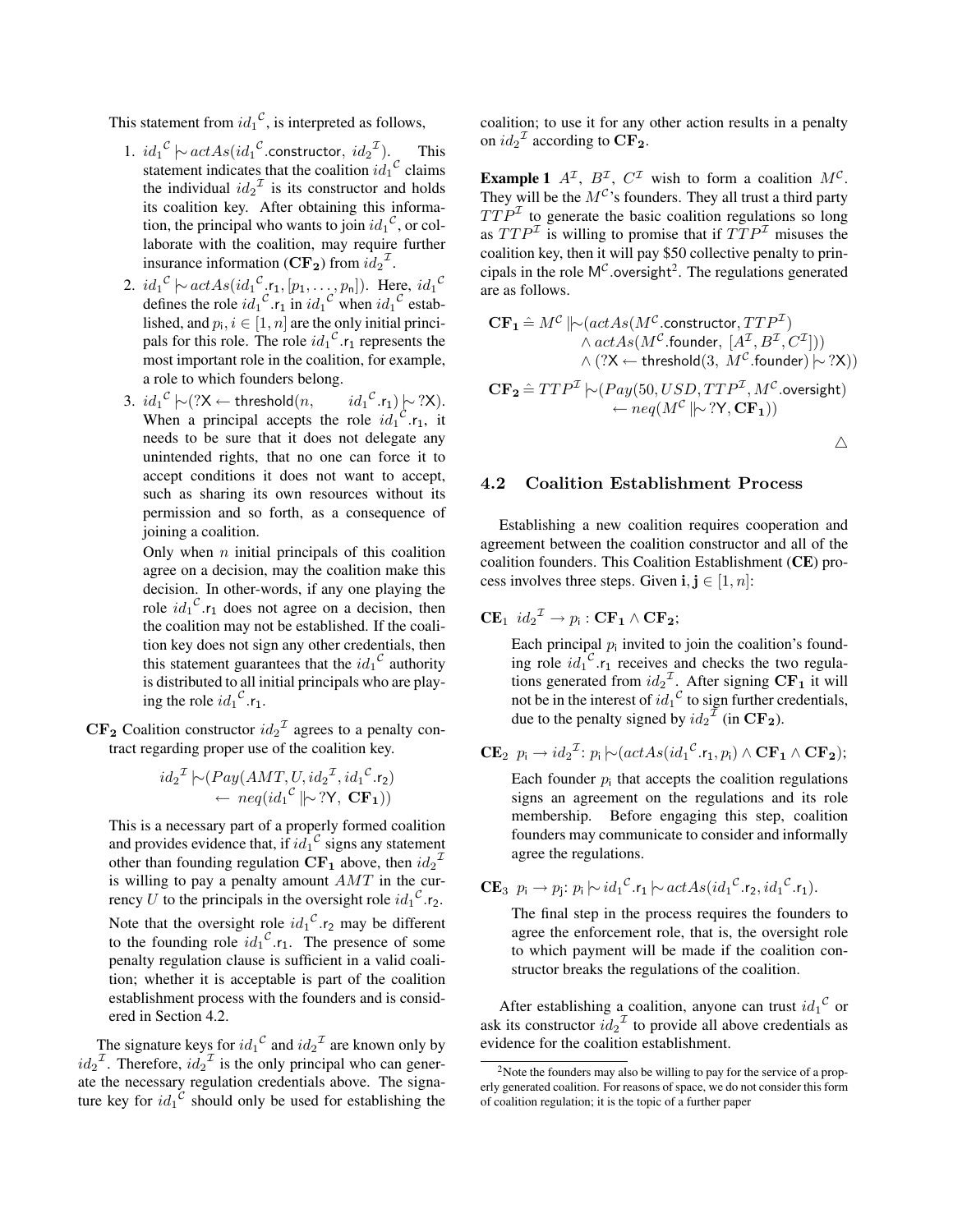Example 2 (Security Group) This is a centralized coalition, in which the constructor  $Alice^{\mathcal{I}}$  is also the founder and controls all authority of the coalition  $sec^c$ . Alice follows the three protocol steps defined above.

Alice acting as coalition constructor sends the founding regulations to herself (in role  $\sec^c$  head).

CFsec1 ˆ= sec<sup>C</sup> k∼(actAs(sec<sup>C</sup> .constructor, Alice<sup>I</sup> ) ∧ actAs(sec<sup>C</sup> .head, Alice<sup>I</sup> ) ∧ (?X ← threshold(1, sec<sup>C</sup> .head)|∼ ?X)) CFsec2 ˆ= Alice<sup>I</sup> k∼(P ay(500, USD, Alice<sup>I</sup> , sec<sup>C</sup> .oversight) ← neq(sec<sup>C</sup> k∼ ?Y, CFsec1))

Alice accepts founding role  $\sec^{\mathcal{C}}$ . head defined by herself:

 $Alice^{\mathcal{I}} \Vdash \simeq (actAs(sec^\mathcal{C}.\mathsf{head}, \mathit{Alice}^{\mathcal{I}}) \wedge \mathbf{CF_{sec1}} \wedge \mathbf{CF_{sec2}})$ 

Alice specifies that role  $\sec^{\mathcal{C}}$  oversight is the oversight role:

 $Alice^{\mathcal{I}} \Vdash \mathit{sec}^{\mathcal{C}}$ .head  $\mathop{\sim} \mathit{actAs}(\mathit{sec}^{\mathcal{C}}.\mathsf{oversight}, \mathit{sec}^{\mathcal{C}}.\mathsf{head})$ 

At this point  $Alice^{\mathcal{I}}$  is the constructor, founder and sole member of the coalition  $sec^c$ . She introduces a new role sec<sup>C</sup> member for members and assigns  $Bob<sup>T</sup>$  to that role:

 $Alice^{\mathcal{I}} \models \textit{sec}^{\mathcal{C}}$ .head  $\mid\sim actAs(sec^{\mathcal{C}}.$ member,  $Bob^{\mathcal{I}})$ 

 $Alice^{\mathcal{I}}$  assigns all group members to the oversight role:

 $Alice^{\mathcal{I}} \models \mathit{sec}^{\mathcal{C}}$ .head  $\mid\sim actAs(sec^{\mathcal{C}}.\mathsf{oversight}, sec^{\mathcal{C}}.$ member)

If  $Bob<sup>\mathcal{I}</sup>$  is satisfied with the regulation on oversight then he is willing to participate within the coalition and signs

$$
Bob^{\mathcal{I}} \sim actAs(sec^{\mathcal{C}}.\text{member}, Bob^{\mathcal{I}})
$$

and  $Bob<sup>\mathcal{I}</sup>$  can now speak as a member of the coalition.  $\triangle$ 

Appendix B provides further examples of coalition establishment, coalition merging, and coalition spawning.

### 4.3 Security Analysis

The coalition establishment process is secure, in the sense that no principal can cheat or mis-represent the coalition. We provide a security analysis of coalition establishment; for reasons of space, the analysis is informal.

This coalition establishment process relies on three roles: constructor, founder, and oversight. Role constructor is a predefined role name for all coalitions, making it clear who creates the coalition. The founders and oversight are userdefinable role names. We analyse the accountability of each role as follows.

Regulation  $CF_1$  is a prearranged agreement by all founders regarding coalition structure and initial participants.  $CF_2$  is a prearranged penalty contract agreed by the coalition constructor and all of the coalition founders. All founders knows the constructor's public key and agree that the constructor generates the basic coalition regulations.

Only the constructor knows the coalition and constructor signature (private) keys. He is therefore the only principal that can generate and accept accountability for  $CF_1$ and  $CF_2$ . If a valid constructor generates just one version of  $CF_1 \wedge CF_2$  then it is not possible to deduce  $neq(id_1^{\ C}\parallel \sim ?X, \mathbf{CF_1})$  and consequently it is not possible to deduce  $id_2^T \sim pay(AMT, U, id_2^T, id_1^C.r_2)$ , that is, a valid constructor cannot be penalised using  $CF_2$ .

Founders are willing to accept some pre-agreed  $CF<sub>1</sub>$ and  $CF<sub>2</sub>$  when establishing the coalition. If a constructor (or any principal masquerading as constructor) generates regulations  $CF_1$  and  $CF_2$  that are not acceptable to the founders, then the coalition establishment process stops at Step  $CE<sub>2</sub>$ .

If the coalition constructor attempts to mislead principals by generating different versions of  $CF<sub>1</sub>$  for founders and other participants, then upon detection the penalty regulation can be applied. Similarly, once a coalition has been established, if the constructor attempts to speak for the coalition (using the coalition key), then upon detection the penalty regulation may be applied. Thus, a constructor cannot misrepresent a coalition without the application of the penalty regulation. On the other hand, a valid constructor cannot be penalised.

Having completed Step  $CE_2$ , the founders can collectively speak for the coalition. However, each founder is not willing to participate until it has received acceptable declaration concerning the oversight role (Step  $CE_3$ ). This agreement is also necessary before the penalty regulation can be properly applied and effectively protects the constructor if a coalition is not properly established.

Before accepting the role founder, coalition founders may informally negotiate with each other to determine whether they received the same message. Any founder may stop the establishment process, if it received an unexpected  $CF_1$  or  $CF_2$ .

The threshold structure in  $CF_1$  ensures that agreement is required between all founders before Step  $CE_2$  can be successfully completed: it is not possible to establish a coalition without the agreement of all founders. Once established all the founders share authority of the coalition.

The oversight role does not have any inherent authority other than authority over the penalty. However, when a principal accepts this role, it may protect itself by keeping necessary evidence to carry out the penalty contract.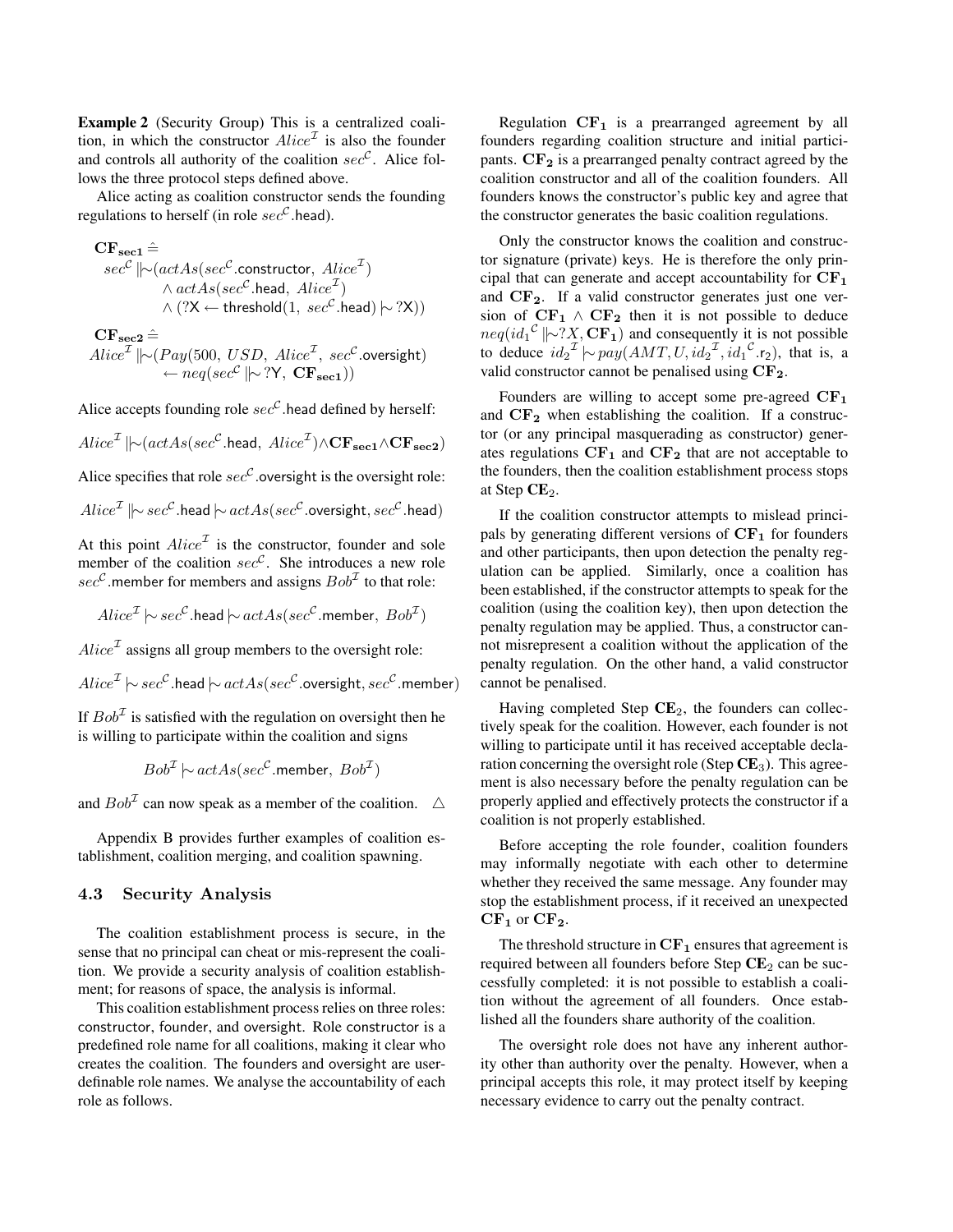### 4.4 Discussion

The coalition forming framework has a number of characteristics.

- *Authentication.* Each individual and coalition has a unique signature key. Every coalition and individual can be uniquely authenticated.
- *Delegation*. DAL can express a wide range of delegation actions, including, identity-based, role-based, conjunction, cross-coalition and static and dynamic threshold-based delegation.
- *Decentralisation.* Our framework does not need a centralized or 'super' coalition administrator. Once a coalition is established, then all the authority of the coalition lies with the founders who can create and regulate their own coalition structure. If some of the coalition founders' signature keys are compromised, then the other coalition founders may choose to no longer issue further regulations in order to protect the coalition. However, revocation of compromised keys and revocation of regulations that have been issued with the participation of compromised keys remain an issue. The focus in this paper is on providing a logic and framework for establishing coalitions and we do not consider revocation in this paper.
- *Accountability*. Principals wishing to negotiate with a coalition check the coalition's two regulations. Following delegation of coalition authority, principals determine whether they are engaging with the right role/principal in that coalition. If incorrect regulations are received then they can be kept as evidence. The constructor has accountability for incorrect regulations. This provides autonomy and self-determination.
- *Maintainability.* Once the coalition is created the coalition (signing) key should be destroyed by the constructor; the coalition key provides a unique identity and is used to validate the basic regulations. Founders can introduce further regulations (speaking for the coalition) that control existing and new participants. Principals, including the founders, may also leave a coalition under regulations that were agreed upon by the other founders.
- *Fairness.* No principal has advantages over any other during or after the coalition establishment process. This fair coalition establishing process does not require any trusted third party who has total power over issuance of certificates.
- *Non-repudiation.* We consider only the simple meaning of non-repudiation, that is, once a statement is

signed by a principal then it may not subsequently deny that statement. We do not consider nonrepudiation of recipient.

• *Dynamic establishment.* Since coalitions are principals then the establishment process can be used by coalitions to form further coalitions.

# 5 Conclusion

In this paper a logic-based language Distributed Authorization Language (DAL) is proposed that supports open delegation in large scale distributed systems. ¿From the outset, DAL has been designed with open systems in mind; flexible cross-domain delegation can be achieved without subterfuge and without having to rely on the proper use of a global name service.

Using DAL, a formal framework for regulating the establishment of dynamic coalitions is proposed. Coalitions are formed with the involvement of founders, constructors and oversight and do not rely on the traditional notion of a "super" administrator. Constructors are responsible for properly creating a coalition; this service can be provided by a third party. If the service is improperly provided then the constructor is subject to a penalty, which may be collected by another third party providing oversight. With this framework, a coalition can be dynamically formed in a fully distributed manner without relying on a "super" security administrator or any particular threshold cryptography algorithms. We are currently using DAL and the coalition establishment process to develop support for Virtual Organizations in GRIDs.

As with any protection framework the challenge is to make sure that it provides some useful and consistent notion of security. Assurance is required that a principal cannot bypass security via some unexpected but authorised route. In the case of DAL, we seek formal proof that it is a subterfuge-safe language. It is argued in [8] that verifying whether a particular configuration of access controls is effective can be achieved by analysing its consistency, that is, whether it is possible for a malicious principle to interfere with the the normal operation of the system. This type of analysis [8, 10] is not unlike the analysis carried out on authentication protocols. In the case of mechanisms based on trust management schemes, such as DAL, it is a question of ensuring consistency between potential delegation chains. We are currently developing a non-interference verification for subterfuge-safety in DAL based on [8, 10].

### Acknowledgements

We are grateful for helpful feedback from the anonymous referees. This work is supported by Enterprise Ireland Basic Research Grant (SC/2003/007).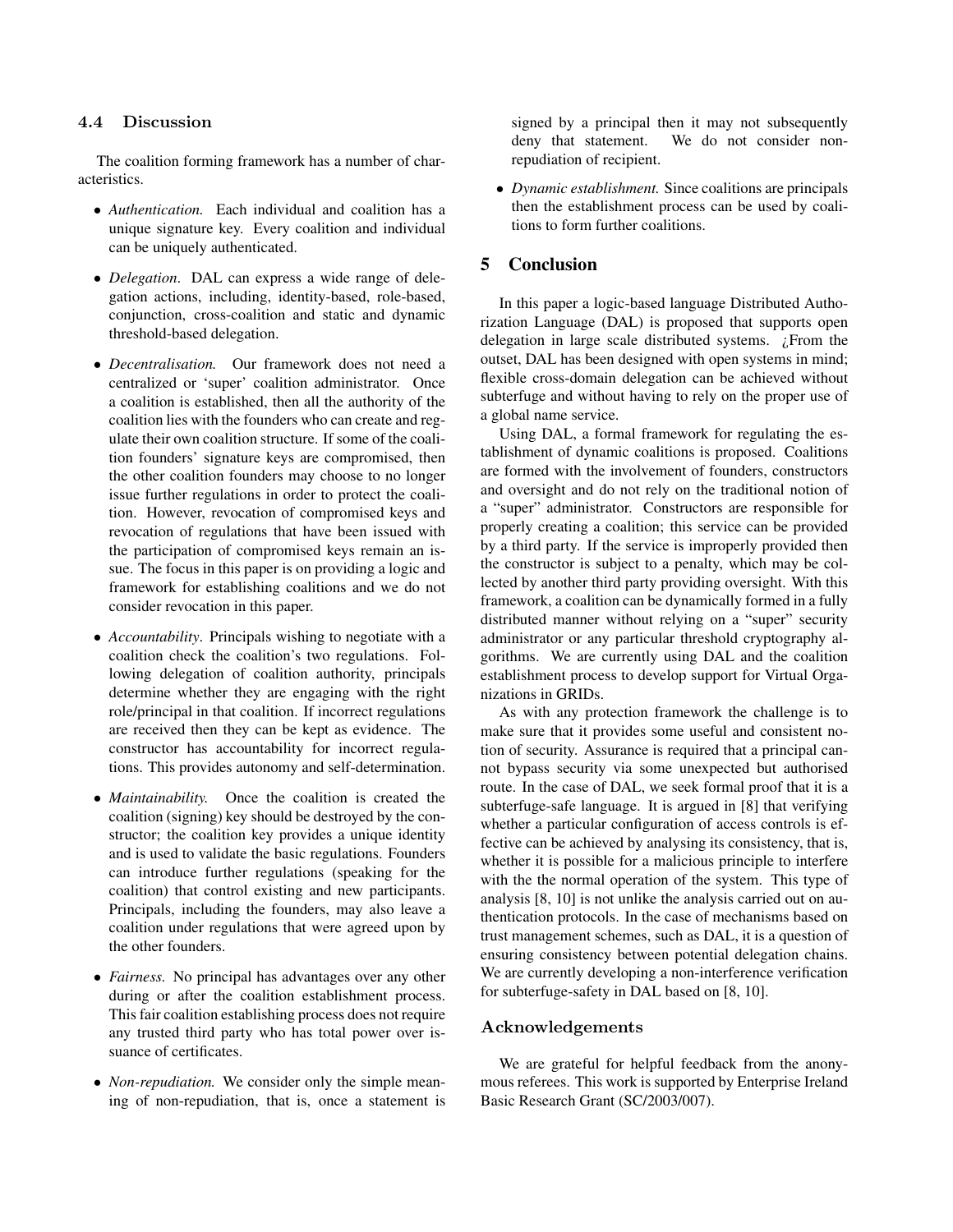### References

- [1] M. Abadi. On sdsi's linked local name spaces. In *Proceedings of the 10th Computer Security Foundations Workshop (CSFW '97)*, page 98, Washington, DC, USA, 1997. IEEE Computer Society.
- [2] T. Aura and S. Mäki. Towards a survivable security architecture for ad-hoc networks. In *Proc. Security Protocols, 9th International Workshop*, volume 2467 of *LNCS*, pages 63–79, Cambridge, UK, Apr. 2001. Springer.
- [3] M. Blaze, J. Feigenbaum, J. Ioannidis, and A. D. Keromytis. The keynote trust-management system, version 2, September 1999.
- [4] M. Blaze, J. Ioannidis, S. Ioannidis, A. Keromytis, P. Nikander, and V. Prevelakis. Tapi: Transactions for accessing public infrastructure. In *Proceedings of the 8th IFIP Personal Wireless Communications (PWC) Conference*, 2003.
- [5] M. Blaze, J. Ioannidis, and A. D. Keromytis. Offline micropayments without trusted hardware. In *Financial Cryptography*, Grand Cayman, February 2001.
- [6] J. DeTreville. Binder, a logic-based security language. In *Proceedings of the 2002 IEEE Symposium on Research in Security and Privacy*, pages 105–113. IEEE Computer Society Press, 2002.
- [7] C. Ellison, B. Frantz, B. Lampson, R. L. Rivest, B. Thomas, and T. Ylonen. Spki certificate theory, September 1999.
- [8] S. Foley. A non-functional approach to system integrity. *IEEE Journal on Selected Areas in Communications*, 21(1), Jan 2003.
- [9] S. Foley. Using trust management to support transferable hash-based micropayments. In *Proceedings of the 7th International Financial Cryptography Conference*, Gosier, Guadeloupe, FWI, January 2003.
- [10] S. Foley. Believing in the integrity of a system. In *IJCAR Workshop on Automated Reasoning for Security Protocol Analysis*. Springer Verlag Electronic Notes in Computer Science, 2004.
- [11] S. N. Foley and H. Zhou. Authorisation subterfuge by delegation in decentralised networks. In *International Security Protocols Workshop*, Cambridge, UK, April 2005.
- [12] I. Foster, C. Kesselman, and G. Tsudik. A security architecture for computational grids. In *Proceedings of ACM Conference on Computers And Security*, pages 83–91. ACM Press, Oct. 1998.
- [13] L. Gong. Enclaves: Enabling secure collaboration over the internet. *IEEE Journal on Selected Areas in Communications*, 15(3):567–575, 1997.
- [14] R. Housley, W. Polk, W. Ford, and D. Solo. Internet x.509 public key infrastructure certificate and certificate revocation list (crl) profile, April 2002.
- [15] Internet Assigned Numbers Authority. Internet corporation for assigned names and numbers, May 1999.
- [16] N. Li and J. C. Mitchell. RT: A role-based trust-management framework. In *The Third DARPA Information Survivability Conference and Exposition (DISCEX III)*, pages 201– 212, Washington, D.C., April 2003. IEEE Computer Society Press, Los Alamitos, California.
- [17] N. Li, W. H. Winsborough, and J. C. Mitchell. Delegation logic: A logic-based approach to distributed authorization. *ACM Transactions on Information and System Security (TISSEC)*, 6(1):128–171, February 2003.
- [18] N. H. Minsky and V. Ungureanu. Law-governed interaction: a coordination and control mechanism for heterogeneous distributed systems. *ACM Transactions on Software Engineering and Methodology*, 9(3):273–305, 2000.
- [19] L. Pearlman, C. Kesselman, V. Welch, I. Foster, and S. Tuecke. The community authorization service: Status and future. In *CHEP03*, La Jolla, California, March 2003.
- [20] H. Zhou and S. N. Foley. A logic for analysing subterfuge in delegation chains. In *Workshop on Formal Aspects in Security and Trust (FAST2005)*, Newcastle upon Tyne, UK, July 2005.

### A Encoding Threshold Principals in DAL

The static threshold principal threshold $(k, [p_1, \ldots, p_n])$ can be simply encoded in the usual way in terms of the logic operators ∧ and  $\neg$ . For example, given principals  $p_1$  and  $p_2$ , then threshold $(2, [p_1, p_2])$  and threshold $(1, [p_1, p_2])$  may be represented by  $p_1 \wedge p_2$  and  $p_1 \vee p_2$ , respectively.

A dynamic threshold principal threshold $(n, g.r)$  means that at least  $n$  principals in the role  $q.r$  are required. A threshold may appear only as a principal in a statement, that is, in a statement of the form threshold $(n, g.r) \sim s$  for some arbitrary statement s. A statement threshold $(n, q, r) \sim s$  is encoded by the logic statement

$$
(?X_1 \sim g.\mathsf{r} \sim s) \land \dots \land (?X_n \sim g.\mathsf{r} \sim s)
$$

where each of the ? $X_i$  ( $1 \le i \le n$ ) are distinct principals. A function that is similar to  $neq(s_1, s_2)$  defined in Section 4 can be defined to distinguish principals and this function can be used to encode  $neq(?X_i, ?X_j)$  for the above formula with  $0 \le i, j \le n$  and  $i \ne j$ .

The global uniqueness of signature keys ensure that identifiers and roles are distinguishable from each other. Roles are distinguishable between each other in statements because DAL does not have a SPKI-like rule of the form  $actAs(p_2, p_1) \supset (p_1 \mid \sim s \supset p_2 \mid \sim s)$ . Instead, DAL uses axiom R8 to force a principal to provide an unambiguous role name in the statements clarifying the current role that it is acting as. For any two different roles  $g_1.r_1$  and  $g_2.r_2$ , the statement  $g_1.r_1 \rightarrow s$  may not be deduced from  $g_2.r_2 \rightarrow s$ . For example, given  $actAs(B<sup>C</sup>.student, A<sup>T</sup>)$ , then statements  $A^{\mathcal{I}} \models s$  and  $A^{\mathcal{I}} \models B^{\mathcal{C}}$  .student  $\models s$  are different, since from the latter we may deduce  $B^{\mathcal{C}}.$ student  $\mathop{\sim} s,$  which cannot be deduced from the former  $A^{\mathcal{I}} \models s$  in DAL.